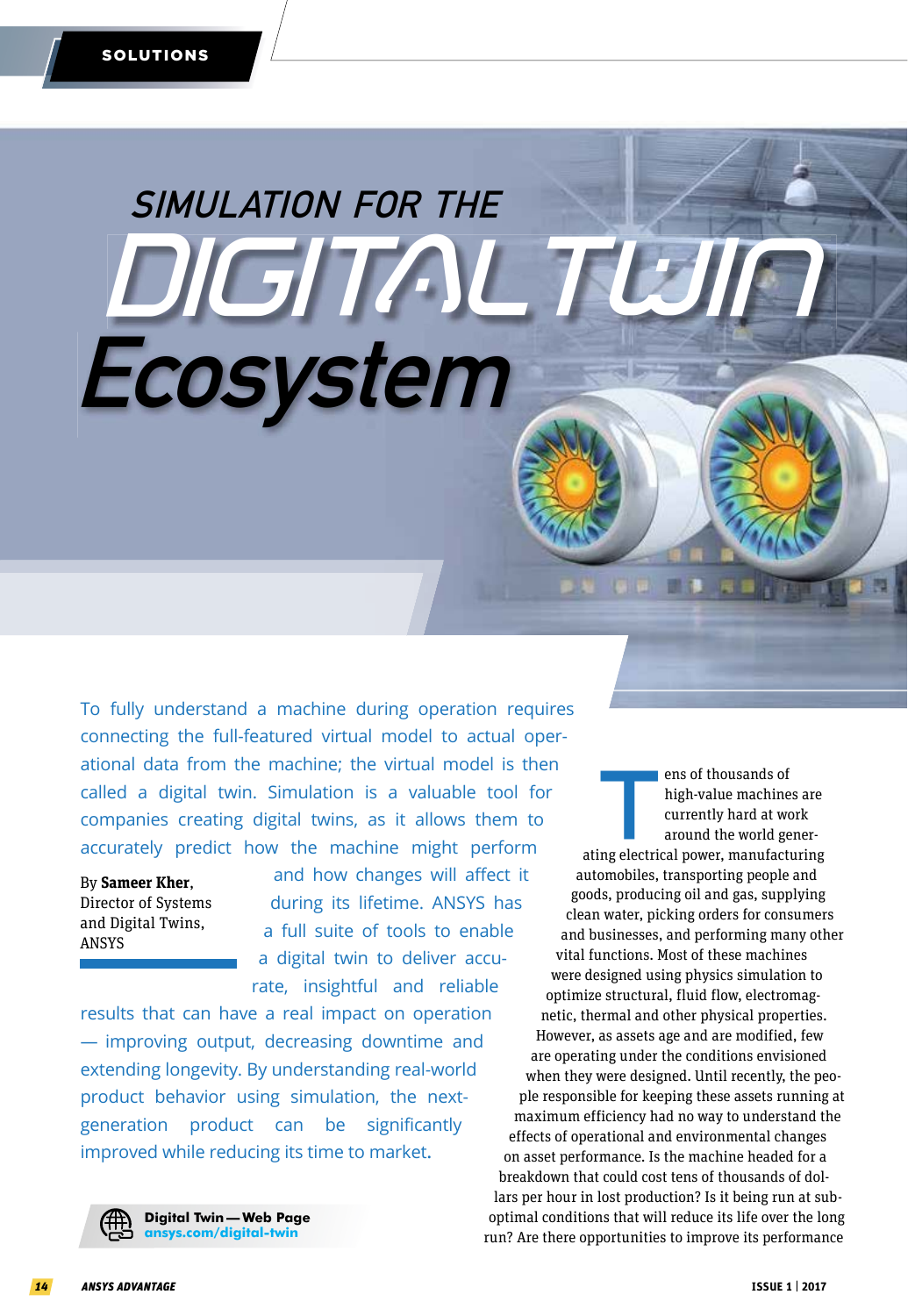**"When incorporated in** a digital twin, engineering simulation helps companies analyze and optimize the performance of products in real-world operating conditions.<sup>77</sup>

by making changes to its operating conditions or upgrading its capabilities?

For many high-value assets, such as jet engines, companies have been using sensors to collect data for many years. However, these data are not always collected in real time, and the vast amount of data has made it difficult to extract actionable insights. The Internet of Things (IoT) makes it possible for the first time to use sensors to capture data from these assets to understand and optimize their performance instantaneously. By combining this operational data with

other information on how the machine works —including maintenance records, PLM information and simulation results — together with analytics and machine learning to form an ecosystem, a fully featured model called a digital twin can be built. Using a digital twin, it is possible to diagnose complicated problems that involve interactions of multiple subsystem and factors. Simulation is critical to a digital twin as it supplies answers to questions like "What if we change this?" and "Why did that happen?" and "How do we improve the design?"



 $\triangle$  ANSYS enables a simulation-based digital twin  $-$  from comprehensive component-level design and simulation to complete systems simulation.

#### **SYSTEMS-LEVEL SUPPORT**

The [ANSYS Simplorer system-level modeling tool](http://www.ansys.com/products/systems/ansys-simplorer)  makes it possible to build digital twins that accurately describe complicated interactions between components, subassemblies and subsystems. The subsystems in the model can be defined to the desired level of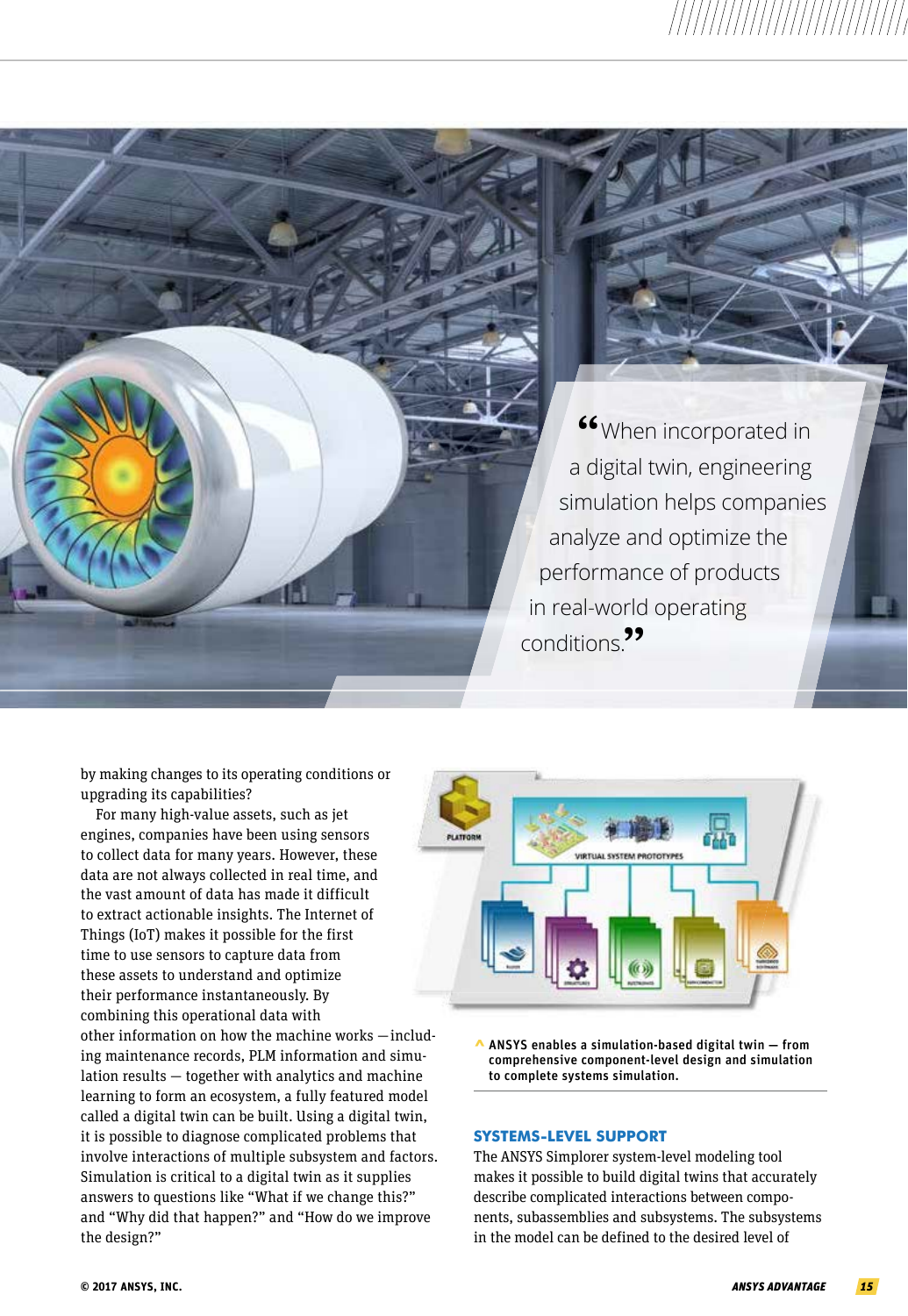

### **PERVASIVE ENGINEERING SIMULATION**

fidelity ranging from high-level behavioral models to detailed physics-based simulation models. The subsystems and components of system-level models often consist of reduced-order models—compact representations of 3-D physics-based models—that accurately represent the physics while providing results in much less time.

#### **PHYSICS-BASED SIMULATION**

The full potential of the digital twin concept is realized by using physics-based models that can duplicate the operation of complex assets in enough detail to fully understand their performance, even when facing never-before-seen conditions. The digital twin often contains a simulation model that duplicates the operation of the asset and can diagnose unforeseen situations by analyzing the basic physics to predict how the asset will perform. It should include a simulation model that has been developed to duplicate the current condition of the product or process, such as by incorporating wear or modifications into the simulation model. The data from sensors connected to the product or process are used to provide real-time boundary conditions for the digital twin. The digital twin results can be calibrated based on the operation of the actual asset.

#### **CONTROL SYSTEMS**

[ANSYS SCADE c](http://www.ansys.com/products/embedded-software)an control the digital twin and develop a human–machine interface (HMI) using the same control software and HMI used on the real physical asset.

An engineer can then virtually test different scenarios or operating conditions on the digital twin to see how it will perform using the same interface as that employed to control the physical asset.

#### **COMPLETE TECHNOLOGY PLATFORM**

ANSYS provides a sophisticated platform to improve the digital twin experience that integrates many



Human–machine interface for a chemical processing asset developed using ANSYS SCADE

different simulation tools. One of the key tools is the [ANSYS Engineering Knowledge Manager \(EKM\),](http://www.ansys.com/products/platform/ansys-ekm) which greatly simplifies the process of connecting multiple digital twins to the IoT. For example, if there are 100 individual implementations of a particular asset, [EKM](http://www.ansys.com/products/platform/ansys-ekm)  can store a digital twin of each asset that reflects the

*"Simulation is critical to a digital twin as it supplies answers to questions like "What if we change this?" and "Why did that happen?" and "How do we improve the design? "*